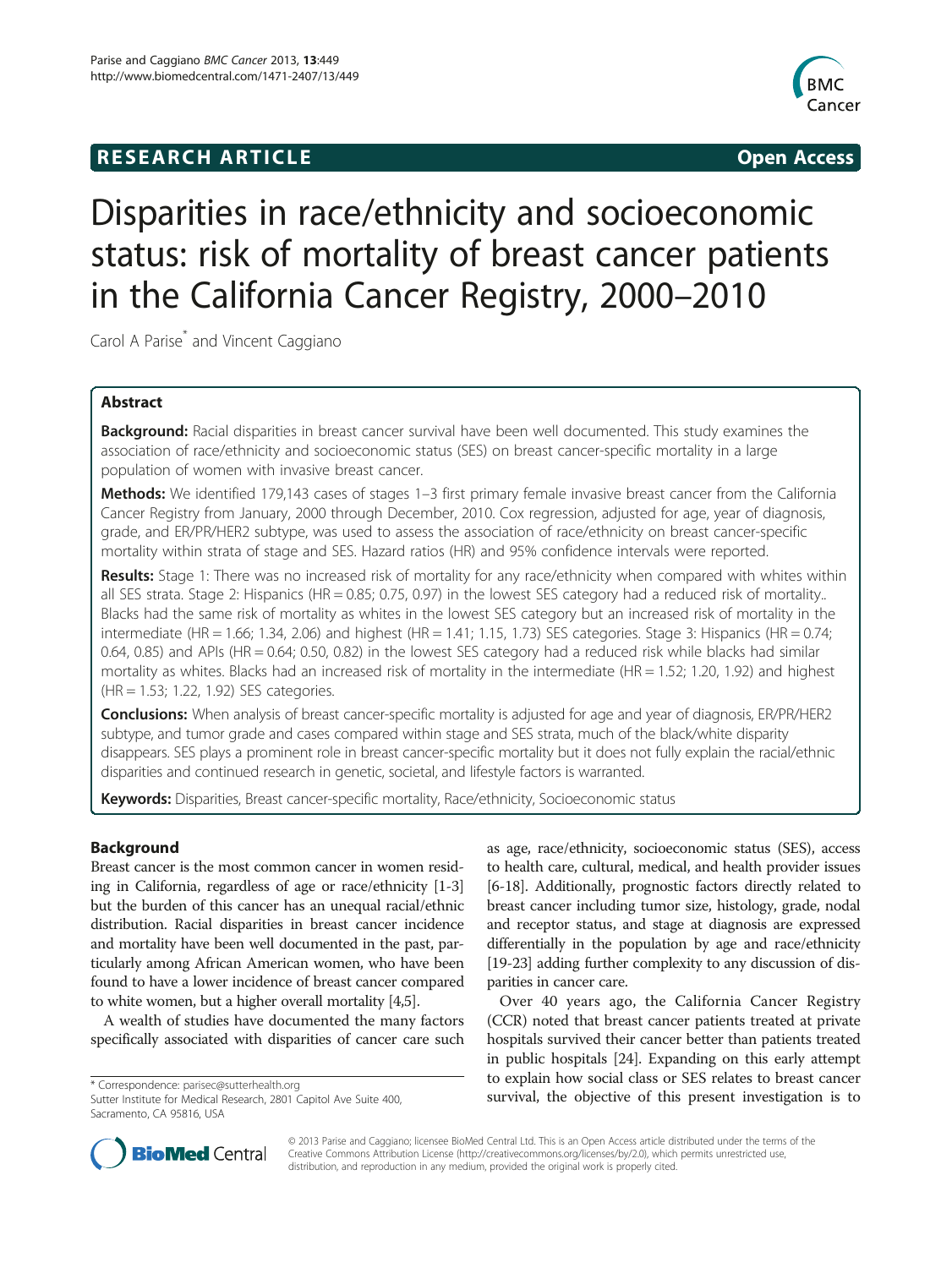determine if the association of race/ethnicity on breast cancer survival persists when analyses are conducted that compare patients within the same SES category and stage at diagnosis.

# Methods

Using the population-based CCR, we identified cases of American Joint Commission on Cancer (AJCC) stages 1–3 first primary female invasive breast cancer (ICDO-3 sites C50.0-C50.9) [[25\]](#page-8-0) diagnosed between January 1, 2000 through December 31, 2010 and reported to the CCR as of January, 2012. Cases are reported to the Cancer Surveillance Section of the California Department of Public Health from hospitals and any other facilities providing care or therapy to cancer patients residing in California [[26](#page-8-0)]. Cases identified outside of California, only at autopsy, or from death certificates were excluded. Breast cancerspecific mortality was defined as a death due to breast cancer as documented by the codes ranging from C50.01 to C50.91 of the International Statistical Classification of Diseases and Related Health Problems, 10th Revision. Deaths due to causes other than cancer were censored.

#### SES

Quintile of SES was derived using data from the 2000 U. S. census. SES was assigned at the census block group level and based on address at time of initial diagnosis, as reported in the medical record. This area based composite SES measure was created through principal components analysis [[27\]](#page-8-0) and included the following census variables: proportion with a blue-collar job, proportion older than 16 years without a job, median household income, population living below 200% Federal Poverty Level, median gross rent, median value of owner-occupied houses, and a median education index [\[28\]](#page-8-0). Quintiles of SES ranging from 1 (the lowest/ least affluent) to 5 (the highest/most affluent) were computed. This area based SES measure has been used in many studies utilizing cancer registry data [\[22,29](#page-8-0)[-33\]](#page-9-0). A detailed description of this methodology is found in other publications [[34](#page-9-0)].

For ease of presentation, in this study, we combined the lowest two quintiles  $1+2$  (lowest/least affluent) as well as the highest two quintiles  $4 + 5$  (highest/most affluent).The intermediate (3) remained intact.

#### Race/ethnicity

Race/ethnicity was classified into six distinct categories: White, African American or black, Hispanic, Asian-Pacific Islander (API), American Indian, and Hispanic plus other race. The race/ethnicity information contained in the medical record was obtained by patient selfidentification, assumptions based on personal appearance, or inferences based on the race/ethnicity of the parents, birthplace, surname, or maiden name. The API category was derived from combining cases identified as Pacific Islander, Southeast Asian, Indian continent, Chinese, Japanese, Filipino, and Korean.

Determination of Hispanic ethnicity was based on information from the medical record and computer-based comparisons to the 1980 U.S. census list of Hispanic surnames. Patients identified as Hispanic on the medical record as white with a Hispanic surname were classified as Hispanic. Cases identified as black or API and also identified as Hispanic were categorized as Hispanic plus other race. This classification resulted in six mutually exclusive categories: White, black, Hispanic, API, American Indian, and Hispanic plus other race.

#### ER/PR/HER2

The details of documentation of estrogen receptor (ER) progesterone receptor (PR), and human epidermal growth factor receptor 2 (HER2) along with age and stage at diagnosis, and tumor grade have been extensively described in our previous publications [\[22,32](#page-8-0)[,35,36](#page-9-0)]. And by the CCR [[26](#page-8-0)]. Age was grouped into five categories (<35, 35–69, 70–79, 80–89, and 90+ years). Year of diagnosis was categorized as 2000–2006 and 2007–2010. The year 2007 marks the first complete year following approval of trastuzumab for adjuvant therapy for breast cancer.

#### Statistical analysis

The number of cases with missing data for ER, PR, HER2, race, grade, cause of death, and survival time were computed. Contingency tables were used to assess the distribution of missing data by race, and the distribution of demographic and tumor characteristics among SES strata.

Cox proportional hazards modeling was used to determine time from breast cancer diagnosis to time of breast cancer-specific death for African Americans, Hispanics, and APIs, when compared with whites. All analyses were conducted separately for each stage because of the differences in prognosis of patients diagnosed in different stages. Separate models with and without SES were run to test whether SES confounded the association of race with mortality. The interaction between race and SES was then tested to determine if the affect of race on mortality varied among the levels of SES.

Analyses were stratified by both stage and SES so that the risk of mortality for each race could be estimated for cases within each stage/SES stratum.

All models were adjusted for age, ER/PR/HER2, grade, and year of diagnosis. Hazard ratios (HR) and 95% Confidence Intervals (CIs) were computed for all models. The HR represents the estimated risk of mortality for two people of the same age and tumor characteristic when one person is black, Hispanic, or API, and the other person is white.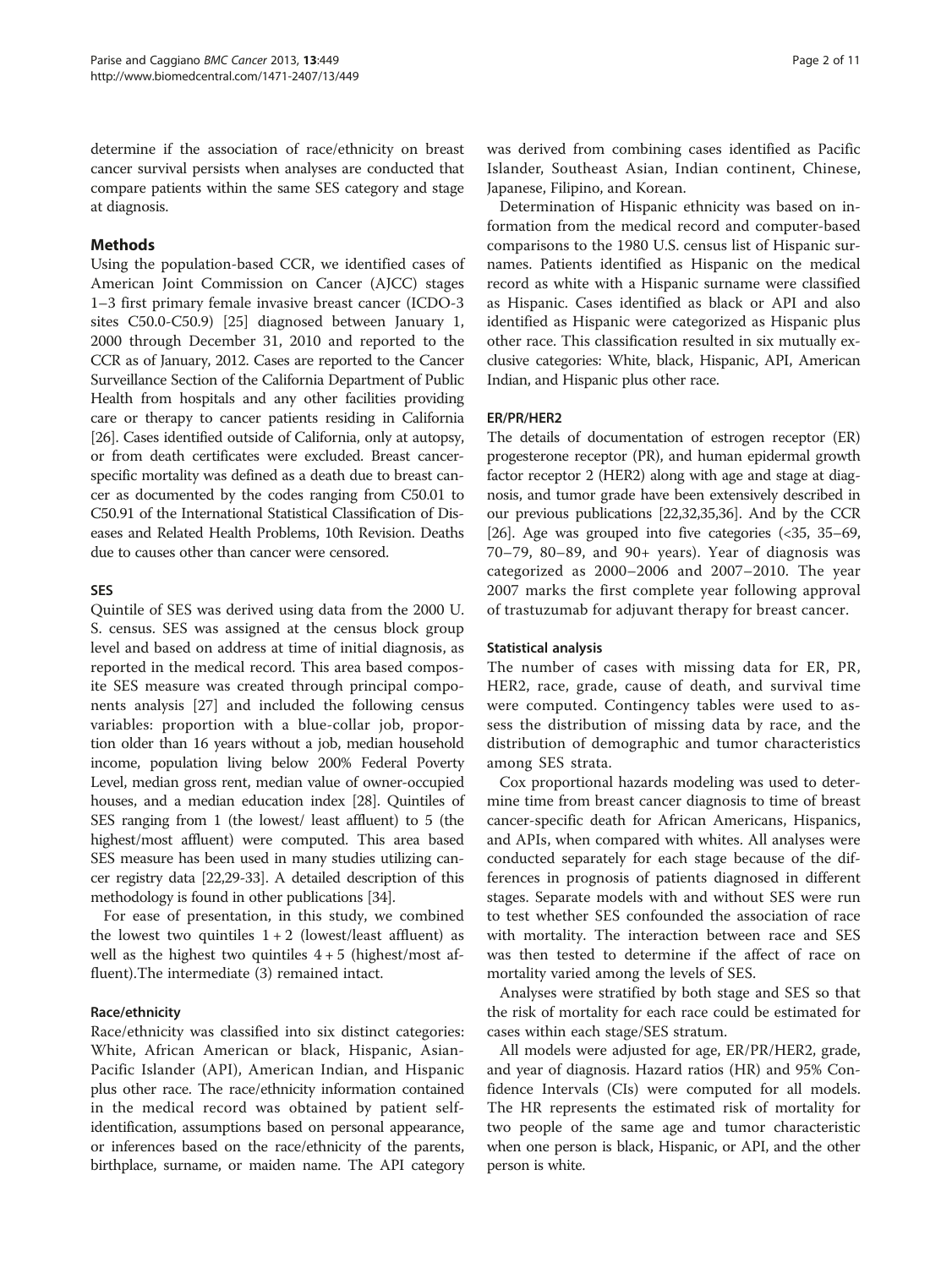This research study involved analysis of existing data from the California Cancer Registry without subject intervention. No identifiers were linked to subjects. Therefore, the study was approved by Sutter Health Central Institutional Review Committee under the category "exempt".

# Results

#### Missing data

The initial data contained 181,090 cases of stages 1–3 first primary invasive breast cancer. Cases where race was identified as American Indian ( $n = 275$ ), Hispanic plus other race  $(n = 517)$ , or race unknown  $(n = 1,155)$ were excluded, which resulted in 179,143 cases with complete data for year of diagnosis, age, race/ethnicity, stage, vital status, and SES. Tumor grade, ER/PR/HER2 status, and unknown cause of death were missing for 57,695 cases leaving 123,395 cases with complete data (Table 1).

The distribution of missing ER, PR and HER2 was similar for all race/ethnicities ranging from 8.2% to 9.8% for ER; 10.9% to 12.6% for PR and 24.4% to 25.9% for HER2. There was little variation among the race/ ethnicities for missing grade, ranging from 5.5% to 6.0%. Cause of death was missing equally among all races (1.2% to 1.5%).

#### Demographics and tumor characteristics

Table [2](#page-3-0) shows the distribution of cases within each of the SES categories. There was no appreciable difference in the year of diagnosis among all SES categories. Of the patients within the lowest SES category, 50.2% were white, 10.9% were black, 29.8% were Hispanic, and 9.1% were API. In contrast, within the highest SES category, the percents were 76.1%, 3.1%, 8.4%, and 12.4% respectively. Over 50% of African Americans and Hispanics were in the lowest and intermediate SES categories.

# Table 1 Summary of missing data for incident female stages 1–3 invasive breast cancer reported to the California Cancer Registry 2000–2010 with complete data for age, SES, year of diagnosis, survival time, and race/ethnicity  $(N = 179, 143)$

| Missing                                                                     | $n\frac{9}{6}$  |
|-----------------------------------------------------------------------------|-----------------|
| <b>FR</b>                                                                   | 16,247 (9.0%)   |
| PR                                                                          | 21,306 (11.8%)  |
| HFR <sub>2</sub> *                                                          | 45,021 (24.9%)  |
| Tumor grade                                                                 | 10,594 (5.9%)   |
| Unknown cause of death                                                      | 2,386 (1.5%)    |
| Total cases with one or more of the<br>above variables missing <sup>†</sup> | 57,695 (31.9%)  |
| Total cases with complete data                                              | 123,395 (68.1%) |

\* HER2 data not easily retrievable in the registry until 2006.

† Cases may be missing data for more than one variable.

The relationship between stage and SES was informative. For patients in the lowest SES category, 43.7% were stage 1, whereas 51.7% of patients within the highest SES category had stage 1 disease. For stages 2 and 3, with each increase in an SES category a decrease in the percent of patients was noted.

A significantly higher percent of patients within the lowest SES category had the ER-/PR-HER2- and ER-/PR-HER2+ subtypes when compared with the highest SES category (Table [2](#page-3-0)).

The distribution of cases by race/ethnicity is shown in Table [3](#page-5-0). The majority of white (58.2%) and API patients (57.9%) were in the highest SES category. In contrast, the majority of black (51.3%) and Hispanic patients (52.3%) were in the lowest SES category. Of the 3,688 patients under 35 years of age, 1,600 (43.4%) were white and 1,215 (32.9%) were Hispanic. However, only 1.3% of white patients were less than 35 years of age, whereas 4.3% of Hispanic patients were in that age group. With each increasing age category, the percent of whites diagnosed increased progressively while the percent of all other races decreased. Over 80% of women aged 80 and older were white.

The ER+/PR+/HER2- subtype was the most common (57.2%), but variation by race/ethnicity was noted, especially between white (60.3%) and black patients (42.9%). Black and Hispanic patients had the highest percent of the triple-negative subtype, 25.5% and 16.3%, respectively. Whites had the lowest percent of patients among the four HER2-positive subtypes. This was especially noticeable within the ER-/PR-/HER2+ subtype, the molecularly defined HER2-overexpressing subtype, with whites having the lowest (5.5%) and API patients the highest (9.3%) percent.

The majority of white patients (52.1%) presented in stage 1, compared with approximately 40% of both black and Hispanic patients presenting in this stage. A higher percent of black (15.9%) and Hispanic (15.7%) patients presented with stage 3 disease compared with white (9.9%) and API (10.7%) patients. Over 60% of white patients presented with the ER+/PR + HER2- subtype. Among black patients, 25.5% had ER-/PR-HER2- compared with only 11.3% of whites. African Americans, Hispanics, and API patients were diagnosed at a higher grade (Table [3](#page-5-0)).

#### Cox proportional hazards

Cox proportional hazards models adjusted for age, ER/ PR/HER2, grade, and year of diagnosis indicated that inclusion of SES was a confounder of the association of race with breast cancer-specific mortality (results not shown). SES reduced the effect of all race/ethnicities on mortality in all stages. The strength of the effect of SES was strongest for blacks in stage 1 where the HR was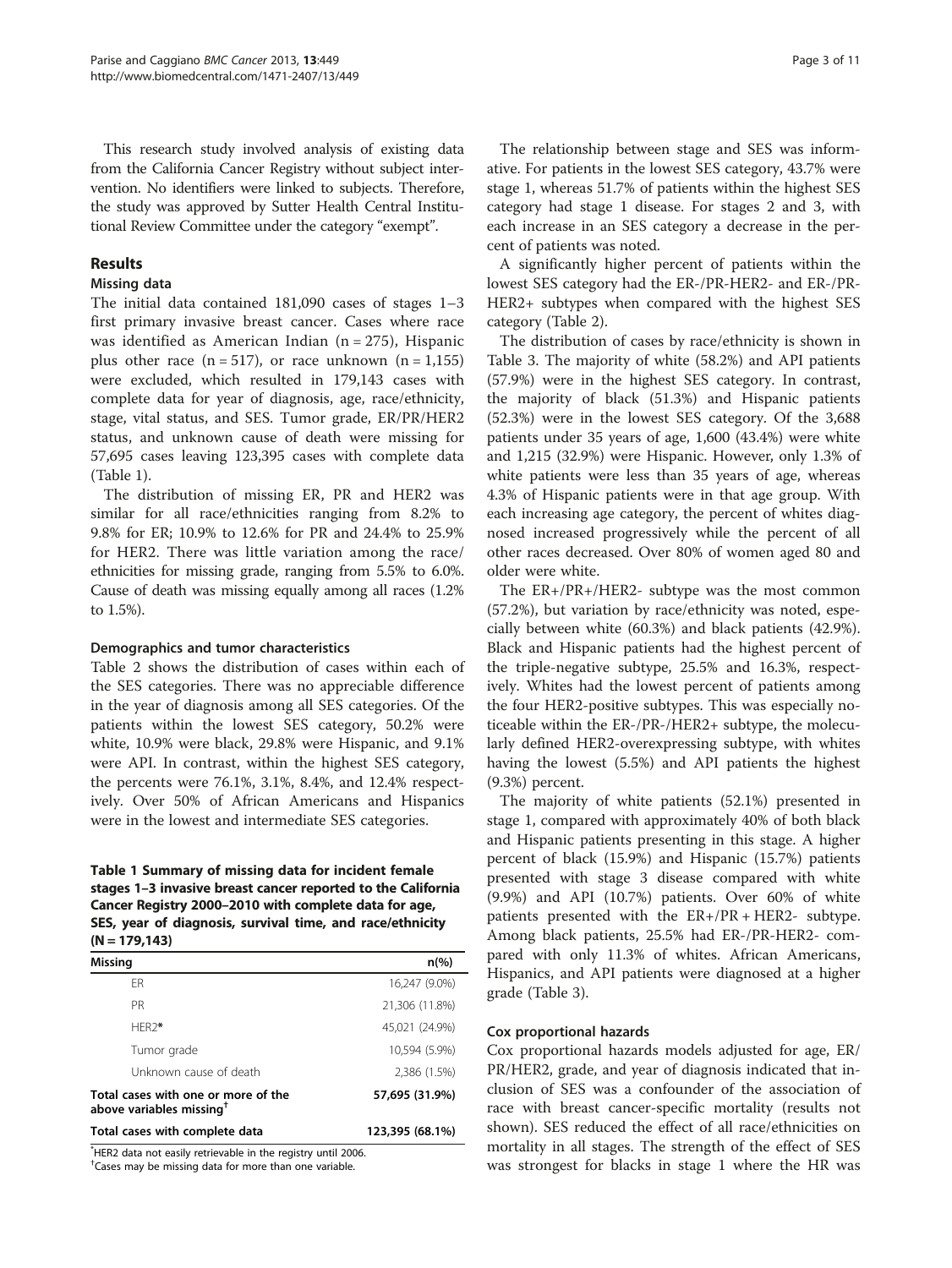|                          |                  | Socioeconomic status category |                |                       |              |
|--------------------------|------------------|-------------------------------|----------------|-----------------------|--------------|
|                          |                  | Lowest/least affluent         | Intermediate   | Highest/most affluent | <b>Total</b> |
| N (%)                    |                  | 49,868 (27.8%)                | 37,128 (20.7%) | 92,147 (51.36%)       | 179,143      |
| Year at diagnosis        |                  |                               |                |                       |              |
|                          | n                | 31,380                        | 23,844         | 59,359                | 114,583      |
| 2000-2006                | % within SES     | 62.9%                         | 64.2%          | 64.4%                 | 64.0%        |
|                          | $\mathsf{n}$     | 18,488                        | 13,284         | 32,788                | 64,560       |
| 2007-2010                | % within SES     | 37.1%                         | 35.8%          | 35.6%                 | 36.0%        |
| Race/ethnicity           |                  |                               |                |                       |              |
|                          | n                | 25,016                        | 25,283         | 70,136                | 120,435      |
| White                    | % within SES     | 50.2%                         | 68.1%          | 76.1%                 | 67.2%        |
|                          | n                | 5,454                         | 2,349          | 2,834                 | 10,637       |
| Black                    | % within SES     | 10.9%                         | 6.3%           | 3.1%                  | 5.9%         |
|                          | $\Gamma$         | 14,848                        | 5,756          | 7,776                 | 28,380       |
| Hispanic                 | % within SES     | 29.8%                         | 15.5%          | 8.4%                  | 15.8%        |
|                          | n                | 4,550                         | 3,740          | 11,401                | 19,691       |
| <b>API</b>               | % within SES     | 9.1%                          | 10.1%          | 12.4%                 | 11.0%        |
| Age (years) at diagnosis |                  |                               |                |                       |              |
|                          | $\mathsf{n}$     | 1,347                         | 713            | 1,628                 | 3,688        |
| $<$ 35                   | % within SES     | 2.7%                          | 1.9%           | 1.8%                  | 2.1%         |
|                          | n                | 35,557                        | 25,924         | 66,589                | 128,070      |
| 35-69                    | % within SES     | 71.3%                         | 69.8%          | 72.3%                 | 71.5%        |
|                          | n                | 8,414                         | 6,708          | 15,388                | 30,510       |
| 70-79                    | % within SES     | 16.9%                         | 18.1%          | 16.7%                 | 17.0%        |
|                          | n                | 4,022                         | 3,349          | 7,565                 | 14,936       |
| 80-89                    | % within SES     | 8.1%                          | 9.0%           | 8.2%                  | 8.3%         |
|                          | n                | 528                           | 434            | 977                   | 1,939        |
| $90+$                    | % within SES     | 1.1%                          | 1.2%           | 1.1%                  | 1.1%         |
| AJCC stage               |                  |                               |                |                       |              |
|                          | n                | 21,814                        | 18,066         | 47,655                | 87,535       |
| Stage 1                  | % within SES     | 43.7%                         | 48.7%          | 51.7%                 | 48.9%        |
|                          | n                | 21,082                        | 14,776         | 35,550                | 71,408       |
| Stage 2                  | % within SES     | 42.3%                         | 39.8%          | 38.6%                 | 39.9%        |
|                          | $\boldsymbol{n}$ | 6,972                         | 4,286          | 8,942                 | 20,200       |
| Stage 3                  | % within SES     | 14.0%                         | 11.5%          | 9.7%                  | 11.3%        |
| ER/PR/HER2 subtype       |                  |                               |                |                       |              |
|                          | n                | 18,434                        | 15,088         | 40,900                | 74,422       |
| ER+/PR+/HER2-            | % within SES     | 52.6%                         | 56.6%          | 59.8%                 | 57.2%        |
|                          | n                | 3,521                         | 2,519          | 6,204                 | 12,244       |
| ER+/PR+/HER2+            | % within SES     | 10.0%                         | 9.5%           | 9.1%                  | 9.4%         |
|                          | n                | 3,264                         | 2,548          | 6,702                 | 12,514       |
| ER+/PR-/HER2-            | % within SES     | 9.3%                          | 9.6%           | 9.8%                  | 9.6%         |
|                          | n                | 1,180                         | 856            | 2,082                 | 4,118        |
| ER+/PR-/HER2+            | % within SES     | 3.4%                          | 3.2%           | 3.0%                  | 3.2%         |

# <span id="page-3-0"></span>Table 2 Distribution of demographic and tumor characteristics of stages 1–3 first primary invasive breast cancer by socioeconomic status: California Cancer Registry 2000–2010\*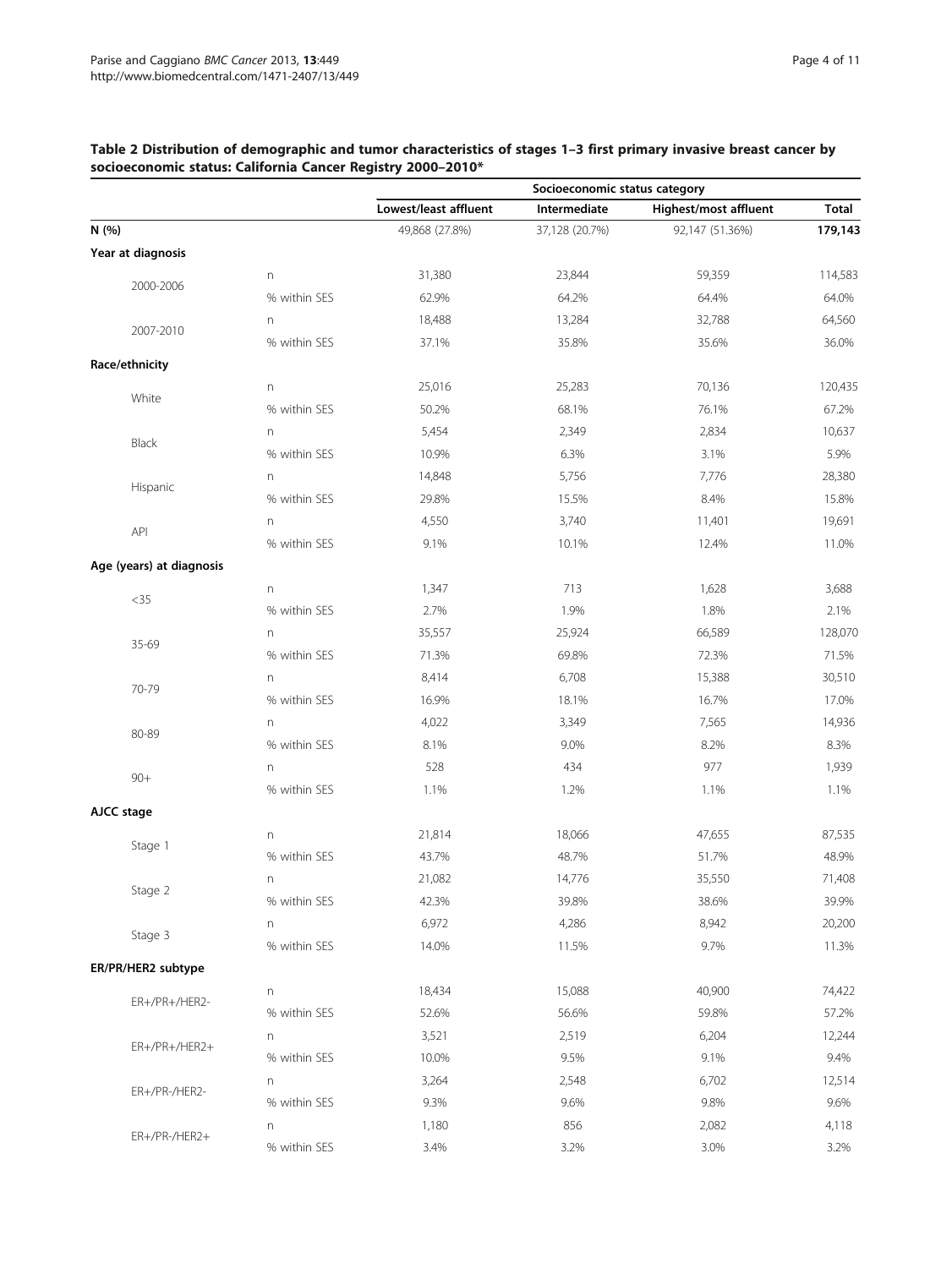| ER-/PR+/HER2-    | n            | 285    | 212    | 527    | 1,024  |
|------------------|--------------|--------|--------|--------|--------|
|                  | % within SES | 0.8%   | 0.8%   | 0.8%   | 0.8%   |
|                  | n            | 167    | 120    | 226    | 513    |
| $ER$ -/PR+/HER2+ | % within SES | 0.5%   | 0.5%   | 0.3%   | 0.4%   |
| ER-/PR-/HER2-    | n            | 5,454  | 3,550  | 7,821  | 16,825 |
|                  | % within SES | 15.6%  | 13.3%  | 11.4%  | 100.0% |
| ER-/PR-/HER2+    | $\Gamma$     | 2,744  | 1,753  | 3,941  | 12.9%  |
|                  | % within SES | 7.8%   | 6.6%   | 5.8%   | 8,438  |
| Tumor grade      | n            | 9,276  | 7,998  | 22,058 | 39,332 |
|                  | % within SES | 19.9%  | 22.9%  | 25.3%  | 23.3%  |
| Grade I          | n            | 18,814 | 14,625 | 37,837 | 71,276 |
| Grade II         | % within SES | 40.3%  | 41.9%  | 43.4%  | 42.3%  |
|                  | n            | 17,586 | 11,572 | 25,888 | 55,046 |
| Grade III        | % within SES | 37.7%  | 33.2%  | 29.7%  | 32.6%  |
|                  | n            | 1,001  | 698    | 1,344  | 3,043  |
| Grade IV         | % within SES | 2.1%   | 2.0%   | 1.5%   | 1.8%   |

Table 2 Distribution of demographic and tumor characteristics of stages 1–3 first primary invasive breast cancer by socioeconomic status: California Cancer Registry 2000–2010\* (Continued)

\*Excludes cases classified as American Indian and Hispanic + Other race.

reduced 9.2% from 1.32 for blacks without inclusion of SES to 1.19 when included. The models that included the interaction between SES and race/ethnicity were statistically significant for stages 2 and 3  $(p < 0.05)$  which indicated that the association of race with mortality was not the same for all levels of SES. Therefore models stratified by both stage and SES were more appropriate and these results are presented in Table [4](#page-7-0).

Table [4](#page-7-0) shows that in stage 1 there was no increased risk of mortality for any race/ethnicity when compared with whites for all SES categories. In stage 2, Hispanics had a 15% reduced risk of mortality in the lowest SES category. Blacks had the same risk of mortality as whites in lowest SES category. However, in the intermediate and highest SES categories, blacks had a statistically significantly higher risk of mortality.

For stage 3, in the lowest SES category, Hispanics and APIs had a reduced risk of mortality while blacks had similar mortality as whites. In the intermediate SES category, blacks had a 52% increased risk of mortality and a 53% increased risk in the highest SES category.

For all stages, there was no black/white disparity in the lowest SES category. However, Hispanics in the lowest SES had better survival than whites in stages 2 and 3.

# **Discussion**

Racial disparities in breast cancer treatment and outcomes have been previously well documented [\[2,8,](#page-8-0)[37,38\]](#page-9-0). Survival differences between African American and white patients with breast cancer have often been attributed to more advanced stage at diagnosis [\[39\]](#page-9-0), unfavorable tumor biology features such as hormone receptor-negative disease [\[19](#page-8-0)] or triple-negative disease [[40](#page-9-0)], lower SES [[5](#page-8-0)[,41](#page-9-0)], and inferior use of adjuvant treatments [\[9,](#page-8-0)[42](#page-9-0)-[46](#page-9-0)].

It remains difficult to completely separate and untangle the interplay among race/ethnicity, SES, and tumor biology, and determine their respective roles in breast cancer outcomes. This dilemma is evident from the conflicting results of studies investigating racial/ethnic disparities in cancer. Some have shown comparable outcomes after adjustment for sociodemographic factors if patients have equal access to healthcare [\[47](#page-9-0)-[52\]](#page-9-0). Others have found that low SES, not race, was associated with poorer outcomes [[41](#page-9-0),[53](#page-9-0),[54](#page-9-0)].

Further, some studies have shown racial disparities even after adjusting for SES. In a meta-analysis of 20 studies representing a total of 14,013 African Americans and 76,111 white American women diagnosed with breast cancer from 1961 to 2003, Newman concluded that African American ethnicity is a significant and independent predictor of poor outcome from breast cancer, even after accounting for SES [[55\]](#page-9-0). Also, a Southwest Oncology Group study concluded that, after adjustment for SES, African American patients with breast cancer had worse adjusted survival, despite enrollment on phase III clinical trials with uniform stage, treatment, and follow-up [\[56](#page-9-0)]. These latter studies, as well as others [[57-59](#page-9-0)] suggest biologic differences in tumor behavior as the reason for racial/ethnic disparities.

Others argue against a biologic hypothesis for racial disparities. In a study of breast cancer-specific mortality rates for women in Chicago, New York City, and the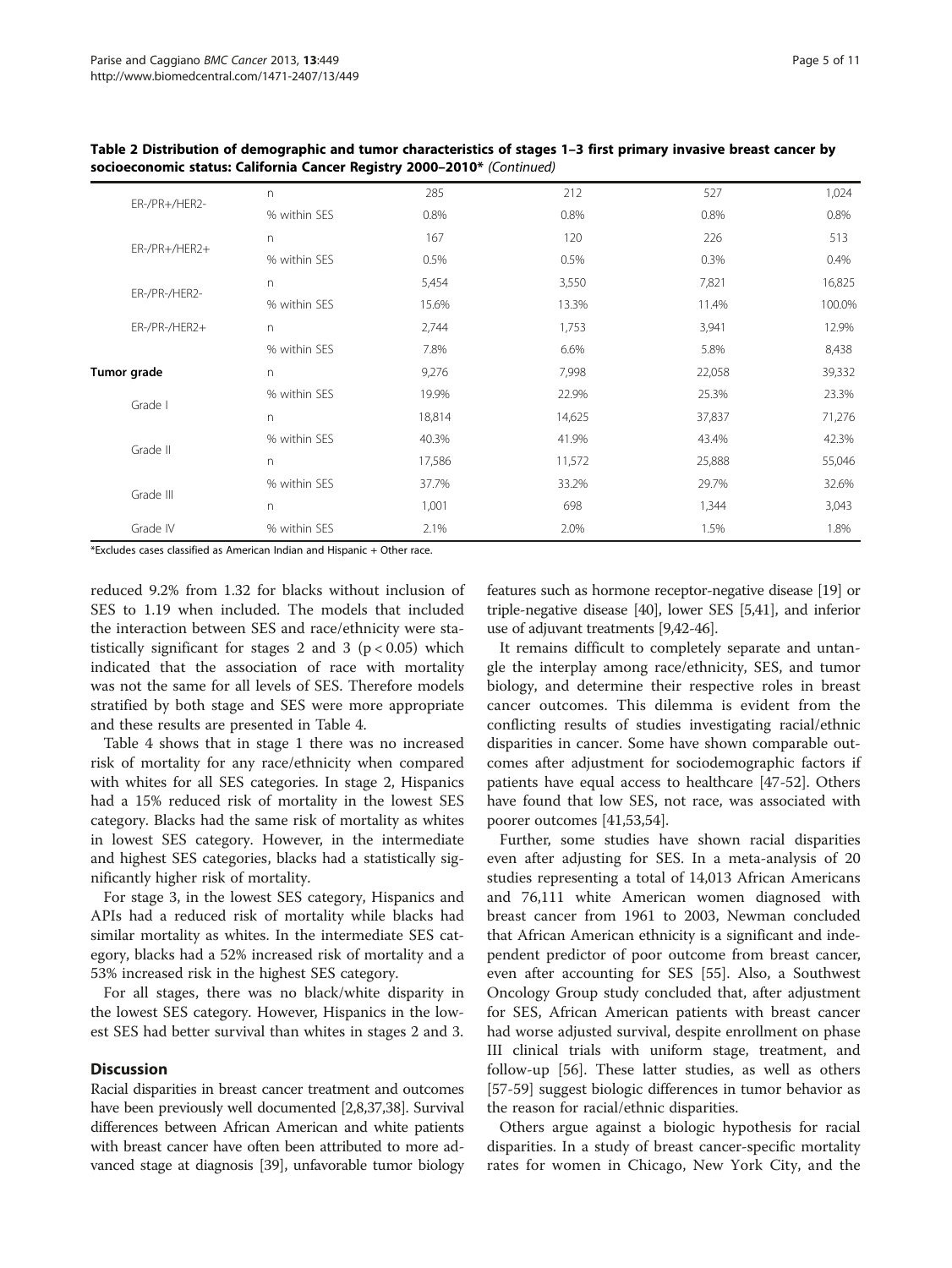|                          |                         | Race/Ethnicity  |               |                |                |         |
|--------------------------|-------------------------|-----------------|---------------|----------------|----------------|---------|
|                          |                         | White           | <b>Black</b>  | Hispanic       | API            | Total   |
| N (%)                    |                         | 120,435 (67.2%) | 10,637 (5.9%) | 28,380 (15.8%) | 19,691 (11.1%) | 179,143 |
| Year at diagnosis        |                         |                 |               |                |                |         |
|                          | n                       | 79,226          | 6,662         | 17,054         | 11,641         | 114,583 |
| 2000-2006                | % within race/ethnicity | 65.8%           | 62.6%         | 60.1%          | 59.1%          | 64.0%   |
|                          | n                       | 41,209          | 3,975         | 11,326         | 8,050          | 64,560  |
| 2007-2010                | % within race/ethnicity | 34.2%           | 37.4%         | 39.9%          | 40.9%          | 36.0%   |
| Socioeconomic status     |                         |                 |               |                |                |         |
|                          | n                       | 25,016          | 5,454         | 14,848         | 4,550          | 49,868  |
| Lowest/Least Affluent    | % within race/ethnicity | 20.8%           | 51.3%         | 52.3%          | 23.1%          | 27.8%   |
|                          | n                       | 25,283          | 2,349         | 5,756          | 3,740          | 37,128  |
| Intermediate             | % within race/ethnicity | 21.0%           | 22.1%         | 20.3%          | 19.0%          | 20.7%   |
|                          | n                       | 70,136          | 2,834         | 7,776          | 11,401         | 92,147  |
| Highest/Most Affluent    | % within race/ethnicity | 58.2%           | 26.6%         | 27.4%          | 57.9%          | 51.4%   |
| Age at diagnosis (years) |                         |                 |               |                |                |         |
|                          | n                       | 1,600           | 299           | 1,215          | 574            | 3,688   |
| $<$ 35                   | % within race/ethnicity | 1.3%            | 2.8%          | 4.3%           | 2.9%           | 2.1%    |
|                          | n                       | 81,900          | 8,055         | 22,331         | 15,784         | 128,070 |
| 35-69                    | % within race/ethnicity | 68.0%           | 75.7%         | 78.7%          | 80.2%          | 71.5%   |
|                          | n                       | 23,132          | 1,518         | 3,466          | 2,394          | 30,510  |
| 70-79                    | % within race/ethnicity | 19.2%           | 14.3%         | 12.2%          | 12.2%          | 17.0%   |
|                          | n                       | 12,223          | 672           | 1,190          | 851            | 14,936  |
| 80-89                    | % within race/ethnicity | 10.1%           | 6.3%          | 4.2%           | 4.3%           | 8.3%    |
|                          | n                       | 1,580           | 93            | 178            | 88             | 1,939   |
| $90+$                    | % within race/ethnicity | 1.3%            | 0.9%          | 0.6%           | 0.4%           | 1.1%    |
| AJCC stage               | n                       | 62,693          | 4,195         | 11,321         | 9,326          | 87,535  |
| Stage 1                  | % within race/ethnicity | 52.1%           | 39.4%         | 39.9%          | 47.4%          | 48.9%   |
|                          | n                       | 45,791          | 4,751         | 12,608         | 8,258          | 71,408  |
| Stage 2                  | % within race/ethnicity | 38.0%           | 44.7%         | 44.4%          | 41.9%          | 39.9%   |
|                          | n                       | 11,951          | 1,691         | 4,451          | 2,107          | 20,200  |
| Stage 3                  | % within race/ethnicity | 9.9%            | 15.9%         | 15.7%          | 10.7%          | 11.3%   |
| ER/PR/HER2 subtype       |                         |                 |               |                |                |         |
|                          | n                       | 52,797          | 3,240         | 10,526         | 7,859          | 74,422  |
| ER+/PR+/HER2-            | % within race/ethnicity | 60.3%           | 42.9%         | 51.0%          | 54.9%          | 57.2%   |
|                          | n                       | 7,689           | 709           | 2,181          | 1,665          | 12,244  |
| ER+/PR+/HER2+            | % within race/ethnicity | 8.8%            | 9.4%          | 10.6%          | 11.6%          | 9.4%    |
|                          | n                       | 8,791           | 735           | 1,816          | 1,172          | 12,514  |
| ER+/PR-/HER2-            | % within race/ethnicity | 10.0%           | 9.7%          | 8.8%           | 8.2%           | 9.6%    |
|                          | n                       | 2,675           | 252           | 678            | 513            | 4,118   |
| ER+/PR-/HER2+            | % within race/ethnicity | 3.1%            | 3.3%          | 3.3%           | 3.6%           | 3.2%    |
|                          | n                       | 640             | 77            | 194            | 113            | 1,024   |
| ER-/PR+/HER2-            | % within race/ethnicity | 0.7%            | 1.0%          | 0.9%           | 0.8%           | 0.8%    |
|                          | n                       | 281             | 45            | 126            | 61             | 513     |

# <span id="page-5-0"></span>Table 3 Distribution of demographic and tumor characteristics of stages 1–3 first primary invasive breast cancer by race/ethnicity: California Cancer Registry 2000–2010\*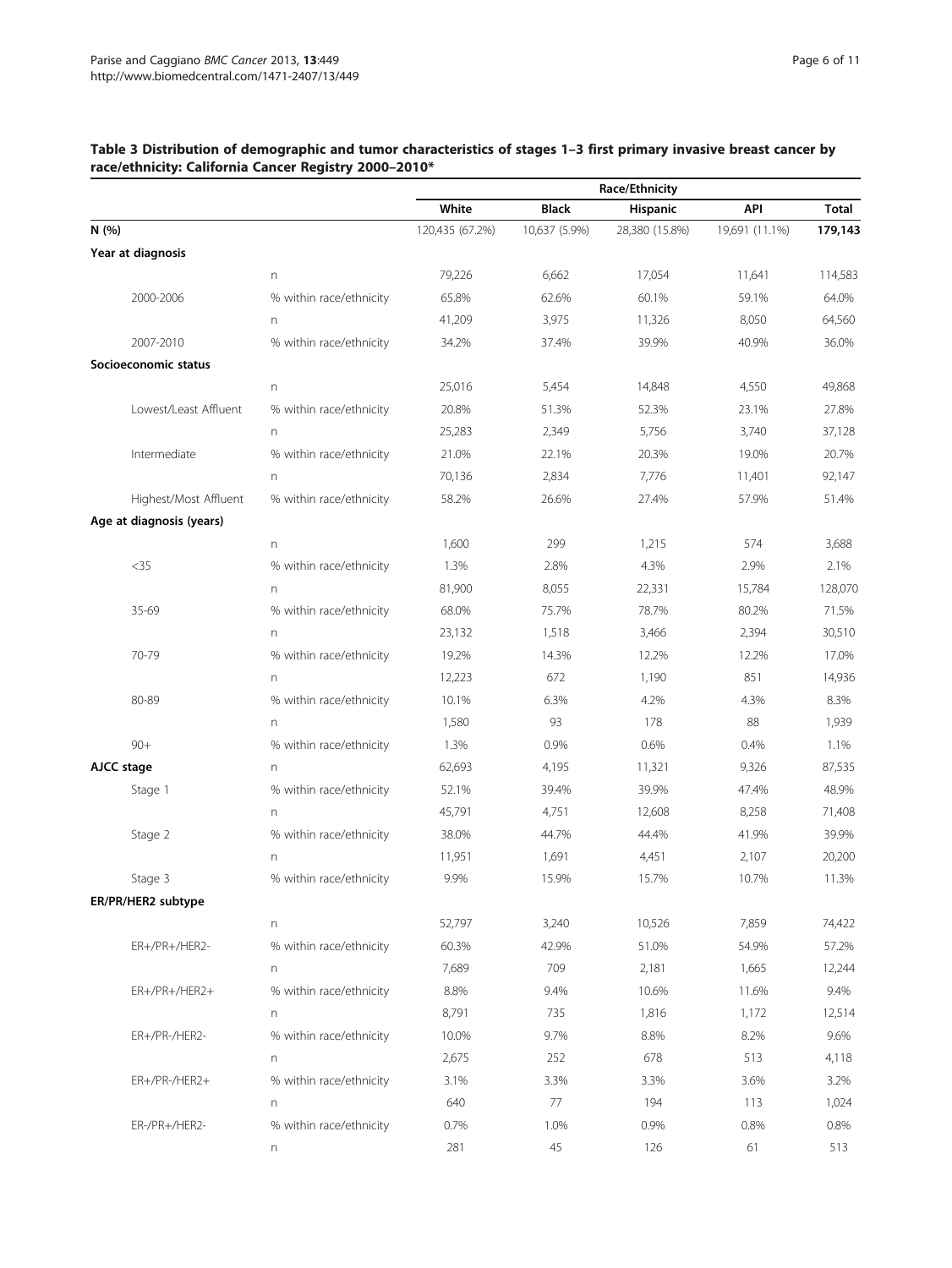| ER-/PR+/HER2+ | % within race/ethnicity | 0.3%   | 0.6%  | 0.6%   | 0.4%  | 0.4%   |
|---------------|-------------------------|--------|-------|--------|-------|--------|
|               | n                       | 9,924  | 1,929 | 3,371  | 1,601 | 16,825 |
| ER-/PR-/HER2- | % within race/ethnicity | 11.3%  | 25.5% | 16.3%  | 11.2% | 12.9%  |
|               | n                       | 4,789  | 572   | 1,748  | 1,329 | 8,438  |
| ER-/PR-/HER2+ | % within race/ethnicity | 5.5%   | 7.6%  | 8.5%   | 9.3%  | 6.5%   |
| Tumor grade   | n.                      | 29,749 | 1,516 | 4,613  | 3,454 | 39,332 |
| Grade I       | % within race/ethnicity | 26.2%  | 15.1% | 17.3%  | 18.6% | 23.3%  |
|               | n                       | 49,124 | 3,570 | 10,610 | 7,972 | 71,276 |
| Grade II      | % within race/ethnicity | 43.3%  | 35.5% | 39.8%  | 43.0% | 42.3%  |
|               | n                       | 32,747 | 4,691 | 10,823 | 6,785 | 55,046 |
| Grade III     | % within race/ethnicity | 28.9%  | 46.7% | 40.6%  | 36.6% | 32.6%  |
|               | n                       | 1.802  | 276   | 620    | 345   | 3,043  |
| Grade IV      | % within race/ethnicity | 1.6%   | 2.7%  | 2.3%   | 1.9%  | 1.8%   |
|               |                         |        |       |        |       |        |

Table 3 Distribution of demographic and tumor characteristics of stages 1–3 first primary invasive breast cancer by race/ethnicity: California Cancer Registry 2000–2010\* (Continued)

\*Excludes cases classified as American Indian and Hispanic + Other race.

United States from 1980–2005, race-specific rate ratios were used to measure the disparity in breast cancerspecific mortality. In all three locations the black and white rates were similar in the 1980s and remained that way until the 1990s, when the white rates started to decline while the black rates remained constant, just as the benefits from early detection by mammography and from treatment were noticeable [[60](#page-9-0)-[62\]](#page-9-0). These findings seem to argue against differential tumor biology.

The goal of our present study was to assess racial/ethnic disparities within three levels of SES and within the same stage of disease so that variability among treatment and access to care would be minimized. We also adjusted for ER/PR/HER2 because of the known propensity of African American and Hispanic women to have hormone receptor-negative and, in particular, triple-negative phenotype [\[16,19,22](#page-8-0)[,40](#page-9-0)].

The present investigation has shown that for women with stage 1 breast cancer, there is no disparity among any race/ethnicity regardless of the SES category. In addition, there is no black/white disparity within the lowest SES category regardless of stage of disease, but a disparity is apparent in the higher SES categories. African Americans in the intermediate and highest SES categories with stages 2 and 3 breast cancer have increased risk of mortality when compared with whites. Interestingly, low SES Hispanic patients with stages 2 and 3 disease have a lower risk of mortality when compared to low SES white patients, similar to what has been described in the "Hispanic Paradox" [\[63\]](#page-9-0).

As is often the case, a correlational study raises more questions than answers. On the one hand, a differential tumor or host biology does not seem to be plausible because there were no differences in risk of mortality among any race/ethnicity in stage 1 and there was no black/ white disparity for women in the lowest SES category regardless of stage. On the other hand, for higher stages of disease, black patients in the same, higher SES category had an increased risk of mortality as compared to white patients while Hispanics in the lowest SES category at higher stages had decreased risk of mortality as did APIs in Stage 3.

The findings of this study raise the question of whether tumor or host factors play a role in advanced stages of disease. Do black, white, Hispanic, and API patients respond differentially to treatments? Data regarding racial/ethnic differences in the pharmcogenomics of chemotherapy and endocrine response and toxicities are limited [\[64-66\]](#page-9-0). Alternatively, are more aggressive treatments offered or available to patients of all race/ethnicities even when there is presumed equal access to care? Is there an element of racial/ethnic discrimination in receipt of more aggressive cancer treatments [\[62,67,68\]](#page-9-0)?

The results of this population-based registry study cannot definitively answer these perplexing questions, but at least in stage 1 disease, a differential tumor biology appears unlikely. It also appears that SES plays a prominent role in cancer outcomes although genetic, environmental, societal, lifestyle, and health provider factors may also contribute to racial disparities, and they should not be overlooked [\[69\]](#page-9-0).

The limitations of population-based cancer registry investigations including exclusion of subjects without ER, PR, and HER2 are well known [[22,32](#page-8-0),[45](#page-9-0),[70](#page-9-0)-[72\]](#page-9-0). Accurate and precise treatment information was not available from the registry. Although it has been suggested that suboptimal use of adjuvant treatments may explain differences in outcomes, [\[9](#page-8-0)[,42-46\]](#page-9-0) others have reported little or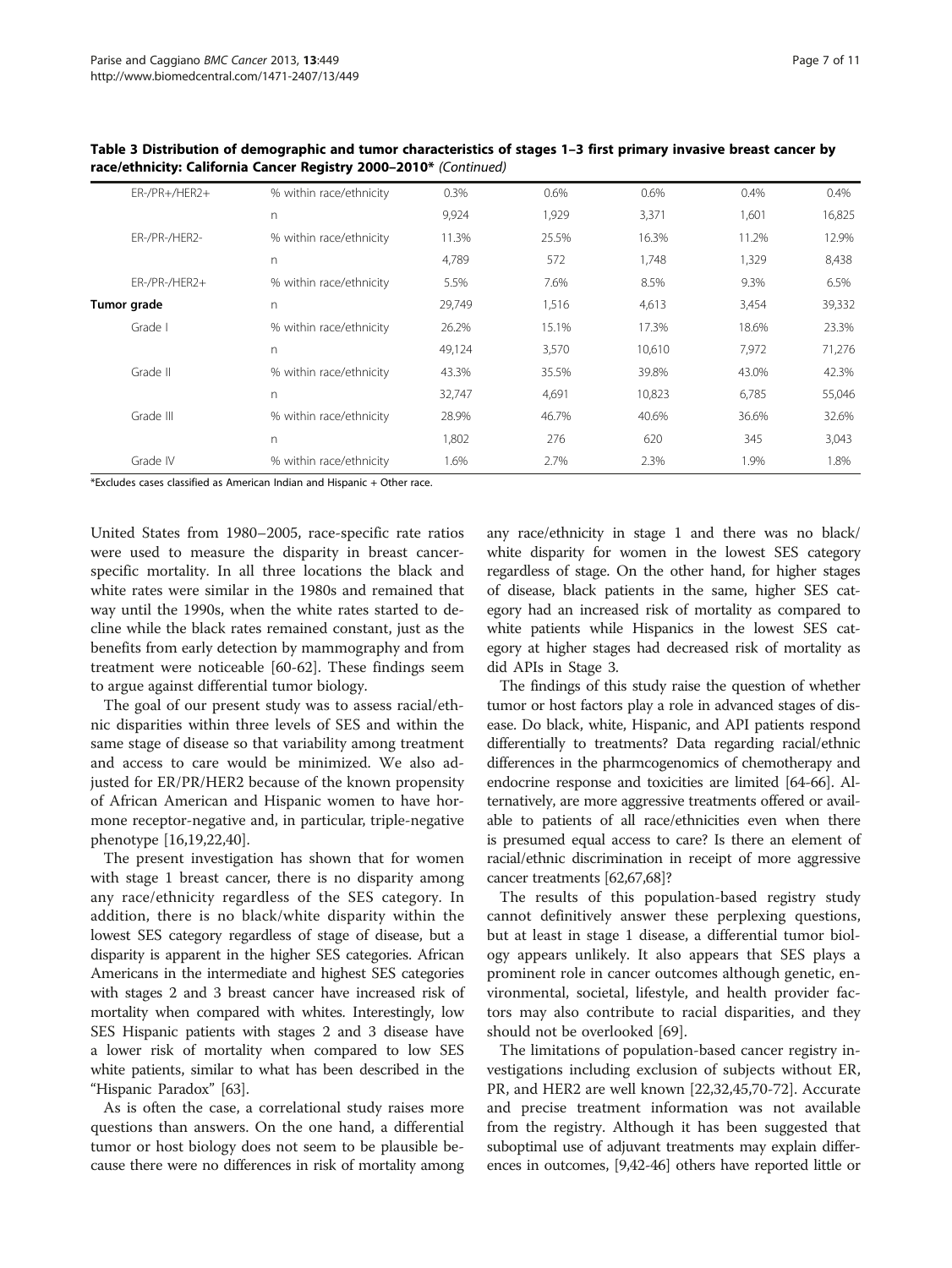#### <span id="page-7-0"></span>Table 4 Hazard ratios and 95% confidence intervals derived from Cox regression for race/ethnicity after adjustment for age, year of diagnosis, grade, and ER/PR/HER2 subtype\*

| Stage 1                                | HR (95% CI)           |
|----------------------------------------|-----------------------|
| <b>SES</b>                             |                       |
| Lowest/least affluent ( $n = 14,011$ ) |                       |
| White                                  | 1.00                  |
| Black                                  | 1.19 (0.85, 1.65)     |
| Hispanic                               | 0.96(0.74, 1.13)      |
| API                                    | 0.69(0.43, 1.11)      |
| Intermediate ( $n = 11,839$ )          |                       |
| White                                  | 1.00                  |
| Black                                  | $0.88$ $(0.51, 1.54)$ |
| Hispanic                               | 0.93 (0.64, 1.36)     |
| API                                    | $0.92$ $(0.59, 1.43)$ |
| Highest/most affluent (n = 32,945)     |                       |
| White                                  | 1.00                  |
| Black                                  | 1.47 (0.96, 2.27)     |
| Hispanic                               | 1.05 (0.76, 1.44)     |
| API                                    | 0.84 (0.63, 1.13)     |
| Stage 2                                |                       |
| <b>SES</b>                             |                       |
| Lowest/least affluent (14,063)         |                       |
| White                                  | 1.00                  |
| Black                                  | 1.14 (0.97, 1.38)     |
| Hispanic                               | 0.85 (0.75, 0.97)     |
| <b>API</b>                             | $0.85$ (0.69, 1.04)   |
| Intermediate (10,141)                  |                       |
| White                                  | 1.00                  |
| Black                                  | 1.66 (1.34, 2.06)     |
| Hispanic                               | 1.11 (0.92, 1.32)     |
| API                                    | $0.80$ $(0.62, 1.03)$ |
| Highest/most affluent (25,323)         |                       |
| White                                  | 1.00                  |
| Black                                  | 1.41 (1.15, 1.73)     |
| Hispanic                               | 1.12 (0.95, 1.31)     |
| API                                    | 0.92 (0.79, 1.07)     |
| Stage 3                                |                       |
| <b>SES</b>                             |                       |
| Lowest/least affluent (4,805)          |                       |
| White                                  | 1.00                  |
| Black                                  | 1.05 (0.88, 1.25)     |
| Hispanic                               | 0.74 (0.64, 0.85)     |
| API                                    | $0.64$ $(0.50, 0.83)$ |
| Intermediate (3,087)                   |                       |
| White                                  | 1.00                  |

# Table 4 Hazard ratios and 95% confidence intervals derived from Cox regression for race/ethnicity after adjustment for age, year of diagnosis, grade, and ER/PR/HER2 subtype\* (Continued)

| 1.52 (1.20, 1.92)     |
|-----------------------|
| 1.12(0.91, 1.37)      |
| $0.92$ $(0.69, 1.23)$ |
|                       |
| 1.00                  |
| 1.53 (1.22, 1.92)     |
| 0.97(0.79, 1.17)      |
| $0.92$ $(0.76, 1.11)$ |
|                       |

\*Confidence intervals that include 1.00 indicate that the risk of mortality for a race/ethnicity was not statistically significantly better or worse than for whites within a stage/SES stratum.

no differences between black and white patients with regard to chemotherapy administration [[73](#page-9-0)-[75](#page-10-0)]. Differences in adjuvant treatment between black and white women may explain the disparities we noted in stages 2 and 3 [[76,77\]](#page-10-0). However, since the disparities occurred only in the two highest SES categories, we can speculate that patients of all race/ethnicities should have had equal access to adjuvant treatment.

We recognize that determination of race/ethnicity can be problematic and arbitrary. Hispanic ethnicity may include women from Mexico, Central and South America, Spain, as well as Puerto Rico and Cuba. The category API may include women from Asia, the Indian Continent, and the Pacific Islands. We also recognize that our measure of SES was at the neighborhood level rather than at the individual level. The CCR does not obtain the information necessary to determine individual SES but others have commented on the usefulness of composite SES measures [\[78,79](#page-10-0)] In addition, this measure of SES has been used in many studies that utilize cancer registry data [[22](#page-8-0),[29](#page-8-0)-[33\]](#page-9-0).

Lastly, other than age, we have no information about reproductive history and lifestyle risk factors such as nulliparity, multiparity, breast feeding, diet, body fat distribution, use of alcohol, oral contraceptives, or hormone replacement treatments that may determine the type of breast cancer and ultimately impact survival, [\[80-88\]](#page-10-0).

Despite these shortcomings, our study is unique because of the large number of cases reported to the statewide cancer registry from an ethnically diverse population. Unlike other studies that employed different methodologies of SES [\[55](#page-9-0)] or had extensive missing SES information [[56](#page-9-0)[,89,90\]](#page-10-0), we used a validated measure of SES for all 179,143 patients and most importantly, we stratified by both stage and SES to minimize the potential that our results would be due to differences either in severity of disease or access to care.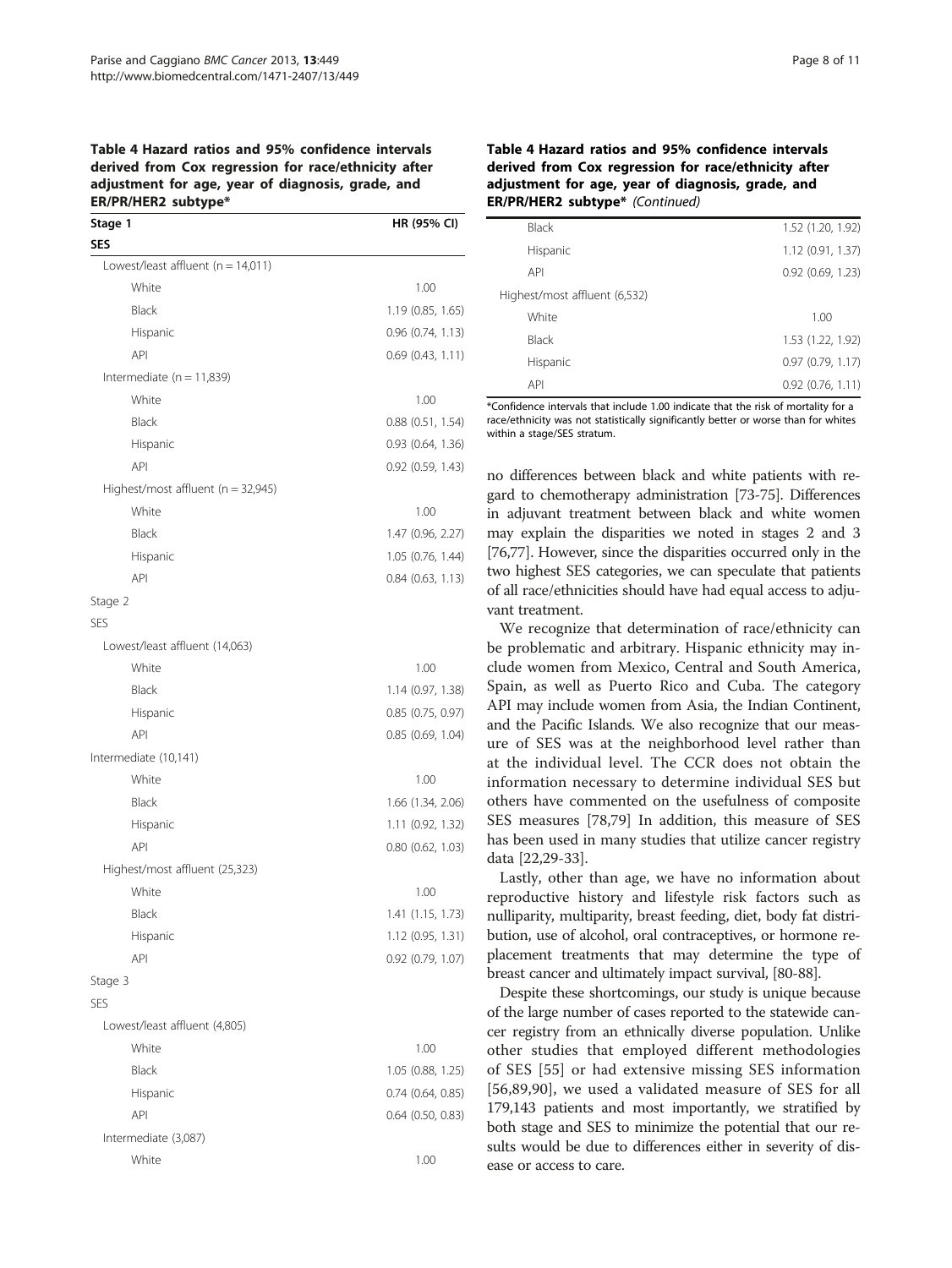#### <span id="page-8-0"></span>Conclusions

Our research has shown that when breast cancerspecific mortality is analyzed either by race/ethnicity or by SES, significant differences exist among the races with respect to age at presentation, stage at diagnosis, ER/PR/HER2 subtype, and tumor grade. However, when adjusting analyses for these variables and comparing cases within stage and SES strata, much of the black/ white disparity disappears.

SES plays a prominent role in breast cancer-specific mortality but it does not fully explain the racial/ethnic disparities and continued research in genetic, societal, and lifestyle factors is warranted.

#### Competing interests

The authors declare that they have no competing interests.

#### Authors' contributions

Both authors have contributed equally to the conception and preparation of this manuscript. Both authors read and approved the final manuscript.

#### Acknowledgements

This study was funded by a grant from the Sutter Institute for Medical Research.

The collection of cancer incidence data used in this study was supported by the California Department of Public Health as part of the statewide cancer reporting program mandated by California Health and Safety Code Section 103885; the National Cancer Institute's Surveillance, Epidemiology and End Results Program under contract N01-PC-35136 awarded to the Northern California Cancer Center, contract N01-PC-35139 awarded to the University of Southern California, and contract N01-PC-54404 awarded to the Public Health Institute; and the Centers for Disease Control and Prevention's National Program of Cancer Registries, under agreement 1U58DP00807-01 awarded to the Public Health Institute. The ideas and opinions expressed herein are those of the authors and endorsement by the State of California, Department of Public Health the National Cancer Institute, and the Centers for Disease Control and Prevention or their Contractors and Subcontractors is not intended nor should be inferred.

We would like to thank Theresa Johnson and Sharon Babcock of the Sutter Resource Library for their invaluable assistance.

#### Received: 12 March 2013 Accepted: 26 September 2013 Published: 2 October 2013

#### References

- 1. American Cancer Society: California Department of Public Health, California Cancer Registry. California Cancer Facts and Figures 2012. Oakland, CA: American Cancer Society, California Division; 2011.
- 2. Campleman S, Curtis R: Demographic aspects of breast cancer incidence and mortality in California, 1988–1999. In Breast Cancer in California, 2003. Volume July. Edited by Morris C, Kwong SL. Sacramento, CA: California Department of Health Services, Cancer Surveillance Section; 2004.
- 3. Hofer BM, Kwong SL, Allen M, Bates JH, McCusker ME, Snipes KP: Cancer in California, 2008, Special Highlight on Cancer by Race and Ethnicity. Sacramento, CA: California Department of Public Health Cancer Surveillance Section; 2008.
- 4. Ries L, Eisner M, Kosary M: SEER Cancer Statistics Review, 1975–2000. Bethesda, MD: National Cancer Institute; 2003.
- 5. Eley JW, Hill HA, Chen VW, Austin DF, Wesley MN, Muss HB, Greenberg RS, Coates RJ, Correa P, Redmond CK, et al: Racial differences in survival from breast cancer. Results of the National Cancer Institute Black/White Cancer Survival Study. Jama 1994, 272(12):947–954.
- Swanson GM, Lin CS: Survival patterns among younger women with breast cancer: the effects of age, race, stage, and treatment. J Natl Cancer Inst Monogr 1994, 16:69–77.
- 7. Joslyn SA, West MM: Racial differences in breast carcinoma survival. Cancer 2000, 88(1):114–123.
- 8. Shavers VL, Brown ML: Racial and ethnic disparities in the receipt of cancer treatment. J Natl Cancer Inst 2002, 94(5):334–357.
- 9. Shavers VL, Harlan LC, Stevens JL: Racial/ethnic variation in clinical presentation, treatment, and survival among breast cancer patients under age 35. Cancer 2003, 97(1):134–147.
- 10. Smedley R, Stith A, Nelson: Unequal treatment: Confronting racial and ethnic disparities in healthcare. Washington DC: National Academies Press; 2003.
- 11. Chlebowski RT, Chen Z, Anderson GL, Rohan T, Aragaki A, Lane D, Dolan NC, Paskett ED, McTiernan A, Hubbell FA, et al: Ethnicity and breast cancer: factors influencing differences in incidence and outcome. J Natl Cancer Inst 2005, 97(6):439–448.
- 12. Hershman D, McBride R, Jacobson JS, Lamerato L, Roberts K, Grann VR, Neugut AI: Racial disparities in treatment and survival among women with early-stage breast cancer. J Clin Oncol 2005, 23(27):6639-6646.
- 13. Bigby J, Holmes MD: Disparities across the breast cancer continuum. Cancer Causes Control 2005, 16(1):35–44.
- 14. Barr DA: Health Disparities in the United States: Social Class, Race, Ethnicity, and Health. Baltimore: The Johns Hopkins Press; 2008.
- 15. Deshpande AD, Jeffe DB, Gnerlich J, Iqbal AZ, Thummalakunta A, Margenthaler JA: Racial disparities in breast cancer survival: an analysis by age and stage. J Surg Res 2009, 153(1):105–113.
- 16. Menashe I, Anderson WF, Jatoi I, Rosenberg PS: Underlying causes of the black-white racial disparity in breast cancer mortality: a populationbased analysis. J Natl Cancer Inst 2009, 101(14):993–1000.
- 17. Ademuyiwa FO, Edge SB, Erwin DO, Orom H, Ambrosone CB, Underwood W 3rd: Breast cancer racial disparities: unanswered questions. Cancer Res 2011, 71(3):640–644.
- 18. Raghavan D: Slow progress in cancer care disparities: HIPAA, PPACA, and CHEWBACCA… but were still not there! Oncologist 2011, 16(7):917–919.
- 19. Gapstur SM, Dupuis J, Gann P, Collila S, Winchester DP: Hormone receptor status of breast tumors in black, Hispanic, and non-Hispanic white women. An analysis of 13,239 cases. Cancer 1996, 77(8):1465–1471.
- 20. Joslyn SA: Hormone receptors in breast cancer: racial differences in distribution and survival. Breast Cancer Res Treat 2002, 73(1):45–59.
- 21. Ademuyiwa FO, Olopade OI: Racial differences in genetic factors associated with breast cancer. Cancer Metastasis Rev 2003, 22(1):47–53.
- 22. Bauer KR, Brown M, Cress RD, Parise CA, Caggiano V: Descriptive analysis of estrogen receptor (ER)-negative, progesterone receptor (PR)-negative, and HER2-negative invasive breast cancer, the so-called triple-negative phenotype: a population-based study from the California cancer Registry. Cancer 2007, 109(9):1721–1728.
- 23. Parise CA, Bauer KR, Caggiano V: Variation in breast cancer subtypes with age and race/ethnicity. Crit Rev Oncol Hematol 2010, 76(1):44–52.
- 24. Linden G: The influence of social class in the survival of cancer patients. Am J Public Health Nations Health 1969, 59(2):267–274.
- 25. Fritz AG: International classification of diseases for oncology : ICD-O. 3rd edition. Geneva: World Health Organization, Geneva; 2000:239. vi.
- 26. Cancer reporting in California: Abstracting and coding procedures for hospitals. California cancer reporting system standards, Volume I. Sacramento, CA: California Department of Public, Cancer Surveillance and Research Branch; 2008.
- 27. Yost K, Perkins C, Cohen R, Morris C, Wright W: Socioeconomic status and breast cancer incidence in California for different race/ethnic groups. Cancer Causes Control 2001, 12(8):703–711.
- 28. Liu L, Deapen D, Bernstein L: Socioeconomic status and cancers of the female breast and reproductive organs: a comparison across racial/ ethnic populations in Los Angeles County, California (United States). Cancer Causes Control 1998, 9(4):369–380.
- 29. Clarke CA, Glaser SL, Keegan TH, Stroup A: Neighborhood socioeconomic status and Hodgkin's lymphoma incidence in California. Cancer Epidemiol Biomarkers Prev 2005, 14(6):1441–1447.
- 30. Parikh-Patel A, Bates JH, Campleman S: Colorectal cancer stage at diagnosis by socioeconomic and urban/rural status in California, 1988–2000. Cancer 2006, 107(5 Suppl):1189–1195.
- 31. Zell JA, Rhee JM, Ziogas A, Lipkin SM, Anton-Culver H: Race, socioeconomic status, treatment, and survival time among pancreatic cancer cases in California. Cancer Epidemiol Biomarkers Prev 2007, 16(3):546–552.
- 32. Brown M, Tsodikov A, Bauer KR, Parise CA, Caggiano V: The role of human epidermal growth factor receptor 2 in the survival of women with estrogen and progesterone receptor-negative, invasive breast cancer: The California Cancer Registry, 1999–2004. Cancer 2008, 112(4):737–747.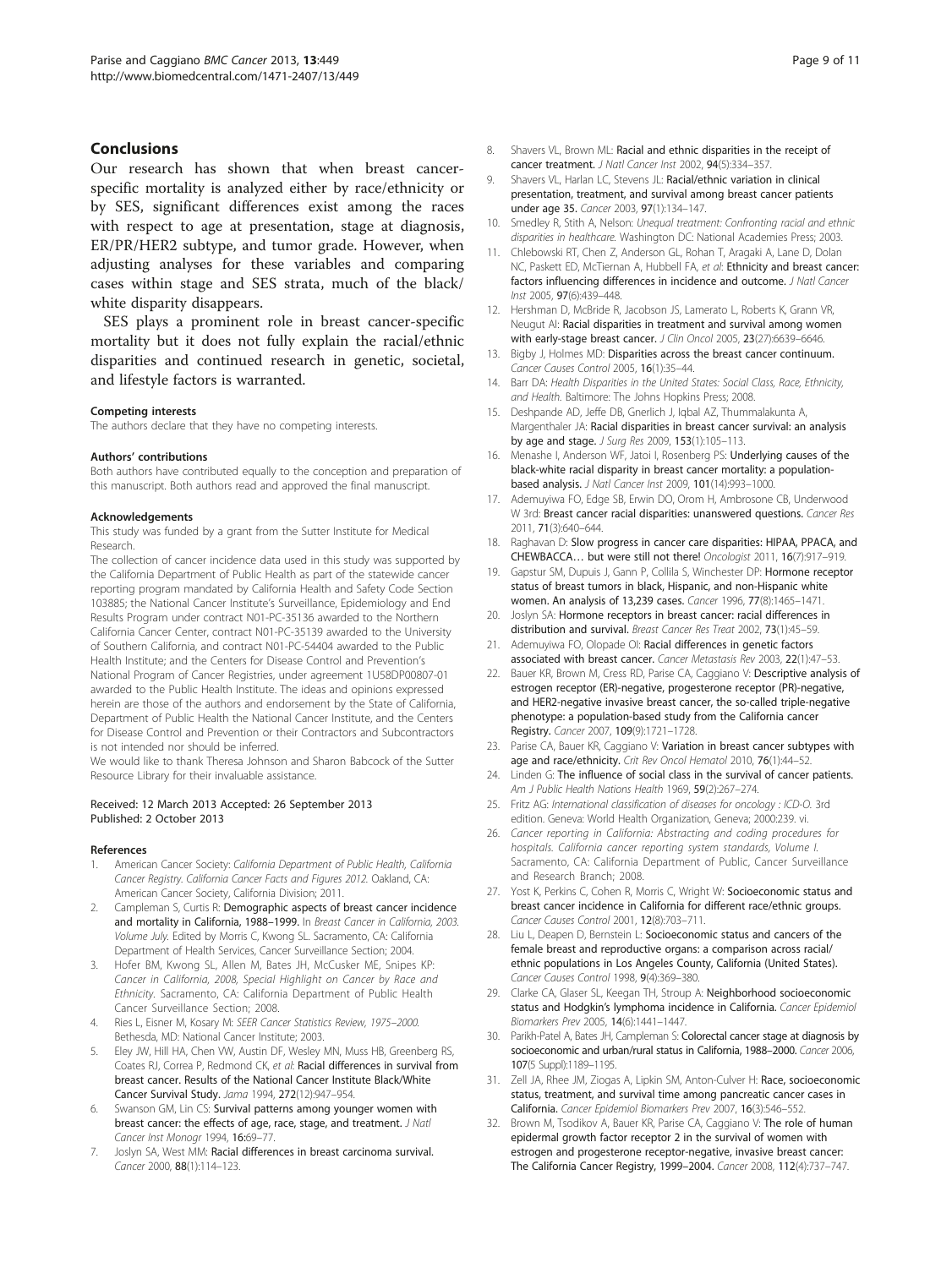- <span id="page-9-0"></span>33. Ou SH, Zell JA, Ziogas A, Anton-Culver H: Low socioeconomic status is a poor prognostic factor for survival in stage I nonsmall cell lung cancer and is independent of surgical treatment, race, and marital status. Cancer 2008, 112(9):2011–2020.
- 34. Yin D, Morris C, Allen M, Cress R, Bates J, Liu L: Does socioeconomic disparity in cancer incidence vary across racial/ethnic groups? Cancer Causes Control 2010, 21(10):1721–1730.
- 35. Parise CA, Bauer KR, Brown MM, Caggiano V: Breast cancer subtypes as defined by the estrogen receptor (ER), progesterone receptor (PR), and the human epidermal growth factor receptor 2 (HER2) among women with invasive breast cancer in California, 1999-2004. Breast J 2009, 15(6):593–602.
- 36. Bauer K, Parise C, Caggiano V: Use of ER/PR/HER2 subtypes in conjunction with the 2007 St Gallen Consensus Statement for early breast cancer. BMC Cancer 2010, 10:228.
- 37. Demicheli R, Retsky MW, Hrushesky WJ, Baum M, Gukas ID, Jatoi I: Racial disparities in breast cancer outcome: insights into host-tumor interactions. Cancer 2007, 110(9):1880–1888.
- 38. Gross CP, Smith BD, Wolf E, Andersen M: Racial disparities in cancer therapy: did the gap narrow between 1992 and 2002? Cancer 2008, 112(4):900–908.
- 39. Bach PB, Guadagnoli E, Schrag D, Schussler N, Warren JL: Patient demographic and socioeconomic characteristics in the SEER-Medicare database applications and limitations. Med Care 2002, 40(8 Suppl):IV-19-IV-25.
- 40. Amirikia KC, Mills P, Bush J, Newman LA: Higher population-based incidence rates of triple-negative breast cancer among young African-American women: Implications for breast cancer screening recommendations. Cancer 2011, 117(12):2747–2753.
- 41. Bradley CJ, Given CW, Roberts C: Race, socioeconomic status, and breast cancer treatment and survival. J Natl Cancer Inst 2002, 94(7):490–496.
- 42. Dragun AE, Huang B, Tucker TC, Spanos WJ: Disparities in the application of adjuvant radiotherapy after breast-conserving surgery for early stage breast cancer: impact on overall survival. Cancer 2011, 117(12):2590–2598.
- 43. Bickell NA, Wang JJ, Oluwole S, Schrag D, Godfrey H, Hiotis K, Mendez J, Guth AA: Missed opportunities: racial disparities in adjuvant breast cancer treatment. J Clin Oncol 2006, 24(9):1357–1362.
- 44. Lund MJ, Brawley OP, Ward KC, Young JL, Gabram SS, Eley JW: Parity and disparity in first course treatment of invasive breast cancer. Breast Cancer Res Treat 2008, 109(3):545–557.
- 45. Li CI, Daling JR, Malone KE: Incidence of invasive breast cancer by hormone receptor status from 1992 to 1998. J Clin Oncol 2003, 21(1):28–34.
- 46. van Ravesteyn NT, Schechter CB, Near AM, Heijnsdijk EA, Stoto MA, Draisma G, de Koning HJ, Mandelblatt JS: Race-specific impact of natural history, mammography screening, and adjuvant treatment on breast cancer mortality rates in the United States. Cancer Epidemiol Biomarkers Prev 2011, 20(1):112–122.
- 47. Roach M 3rd, Cirrincione C, Budman D, Hayes D, Berry D, Younger J, Hart R, Henderson IC: Race and survival from breast cancer: based on Cancer and Leukemia Group B trial 8541. Cancer J Sci Am 1997, 3(2):107–112.
- 48. Curtis E, Quale C, Haggstrom D, Smith-Bindman R: Racial and ethnic differences in breast cancer survival: how much is explained by screening, tumor severity, biology, treatment, comorbidities, and demographics? Cancer 2008, 112(1):171–180.
- 49. Du XL, Fang S, Meyer TE: Impact of treatment and socioeconomic status on racial disparities in survival among older women with breast cancer. Am J Clin Oncol 2008, 31(2):125–132.
- 50. Chu QD, Smith MH, Williams M, Panu L, Johnson LW, Shi R, Li BD, Glass J: Race/Ethnicity has no effect on outcome for breast cancer patients treated at an academic center with a public hospital. Cancer Epidemiol Biomarkers Prev 2009, 18(8):2157–2161.
- 51. Vona-Davis L, Rose DP: The influence of socioeconomic disparities on breast cancer tumor biology and prognosis: a review. J Womens Health (Larchmt) 2009, 18(6):883–893.
- 52. Komenaka IK, Martinez ME, Pennington RE Jr, Hsu CH, Clare SE, Thompson PA, Murphy C, Zork NM, Goulet RJ Jr: Race and ethnicity and breast cancer outcomes in an underinsured population. J Natl Cancer Inst 2010, 102(15):1178–1187.
- 53. Byers TE, Wolf HJ, Bauer KR, Bolick-Aldrich S, Chen VW, Finch JL, Fulton JP, Schymura MJ, Shen T, Van Heest S, et al: The impact of socioeconomic status on survival after cancer in the United States: findings from the

National Program of Cancer Registries Patterns of Care Study. Cancer 2008, 113(3):582–591.

- 54. Sprague BL, Trentham-Dietz A, Gangnon RE, Ramchandani R, Hampton JM, Robert SA, Remington PL, Newcomb PA: Socioeconomic status and survival after an invasive breast cancer diagnosis. Cancer 2011, 117(7):1542–1551.
- 55. Newman LA, Griffith KA, Jatoi I, Simon MS, Crowe JP, Colditz GA: Metaanalysis of survival in African American and white American patients with breast cancer: ethnicity compared with socioeconomic status. J Clin Oncol 2006, 24(9):1342–1349.
- 56. Albain KS, Unger JM, Crowley JJ, Coltman CA Jr, Hershman DL: Racial disparities in cancer survival among randomized clinical trials patients of the Southwest Oncology Group. J Natl Cancer Inst 2009, 101(14):984-992.
- 57. Huo D, Ikpatt F, Khramtsov A, Dangou JM, Nanda R, Dignam J, Zhang B, Grushko T, Zhang C, Oluwasola O, et al: Population differences in breast cancer: survey in indigenous African women reveals over-representation of triple-negative breast cancer. J Clin Oncol 2009, 27(27):4515–4521.
- 58. Stark A, Kleer CG, Martin I, Awuah B, Nsiah-Asare A, Takyi V, Braman M, Quayson SE, Zarbo R, Wicha M, et al: African ancestry and higher prevalence of triple-negative breast cancer: findings from an international study. Cancer 2010, 116(21):4926–4932.
- 59. Henderson BE, Lee NH, Seewaldt V, Shen H: The influence of race and ethnicity on the biology of cancer. Nat Rev Cancer 2012, 12(9):648-653.
- 60. Jones BA, Patterson EA, Calvocoressi L: Mammography screening in African American women: evaluating the research. Cancer 2003, 97(1 Suppl):258–272.
- 61. Berry DA, Cronin KA, Plevritis SK, Fryback DG, Clarke L, Zelen M, Mandelblatt JS, Yakovlev AY, Habbema JD, Feuer EJ: Effect of screening and adjuvant therapy on mortality from breast cancer. N Engl J Med 2005, 353(17):1784–1792.
- 62. Whitman S, Ansell D, Orsi J, Francois T: The racial disparity in breast cancer mortality. J Community Health 2011, 36(4):588-596.
- 63. Turra CM, Goldman N: Socioeconomic differences in mortality among U.S. adults: insights into the Hispanic paradox. J Gerontol B Psychol Sci Soc Sci 2007, 62(3):S184–S192.
- 64. Patel TA, Colon-Otero G, Bueno Hume C, Copland JA 3rd, Perez EA: Breast cancer in Latinas: gene expression, differential response to treatments, and differential toxicities in Latinas compared with other population groups. Oncologist 2010, 15(5):466–475.
- 65. O'Donnell PH, Dolan ME: Cancer pharmacoethnicity: ethnic differences in susceptibility to the effects of chemotherapy. Clin Cancer Res 2009, 15(15):4806–4814.
- 66. Reding KW, Chen C, Lowe K, Doody DR, Carlson CS, Chen CT, Houck J, Weiss LK, Marchbanks PA, Bernstein L, et al: Estrogen-related genes and their contribution to racial differences in breast cancer risk. Cancer Causes Control 2012, 23(5):671–681.
- 67. Brawley OW: Is race really a negative prognostic factor for cancer? J Natl Cancer Inst 2009, 101(14):970–971.
- 68. Shavers VL, Fagan P, Jones D, Klein WM, Boyington J, Moten C, Rorie E: The state of research on racial/ethnic discrimination in the receipt of health care. Am J Public Health 2012, 102(5):953–966.
- 69. Wallace TA, Martin DN, Ambs S: Interactions among genes, tumor biology and the environment in cancer health disparities: examining the evidence on a national and global scale. Carcinogenesis 2011, 32(8):1107–1121.
- 70. Bauer KR, Brown M, Creech C, Schlag NC, Caggiano V: Data quality assessment of HER2 in the Sacramento Region of the California Cancer Registry. J Reg Manage 2007, 34(1):4–7.
- 71. Dunnwald LK, Rossing MA, Li CI: Hormone receptor status, tumor characteristics, and prognosis: a prospective cohort of breast cancer patients. Breast Cancer Res 2007, 9(1):R6.
- 72. Grann VR, Troxel AB, Zojwalla NJ, Jacobson JS, Hershman D, Neugut AI: Hormone receptor status and survival in a population-based cohort of patients with breast carcinoma. Cancer 2005, 103(11):2241–2251.
- 73. Muss HB, Hunter CP, Wesley M, Correa P, Chen VW, Greenberg RS, Eley JW, Austin DF, Kurman R, Edwards BK: Treatment plans for black and white women with stage II node-positive breast cancer. The National Cancer Institute Black/White Cancer Survival Study experience. Cancer 1992, 70(10):2460–2467.
- 74. Harlan LC, Abrams J, Warren JL, Clegg L, Stevens J, Ballard-Barbash R: Adjuvant therapy for breast cancer: practice patterns of community physicians. J Clin Oncol 2002, 20(7):1809–1817.